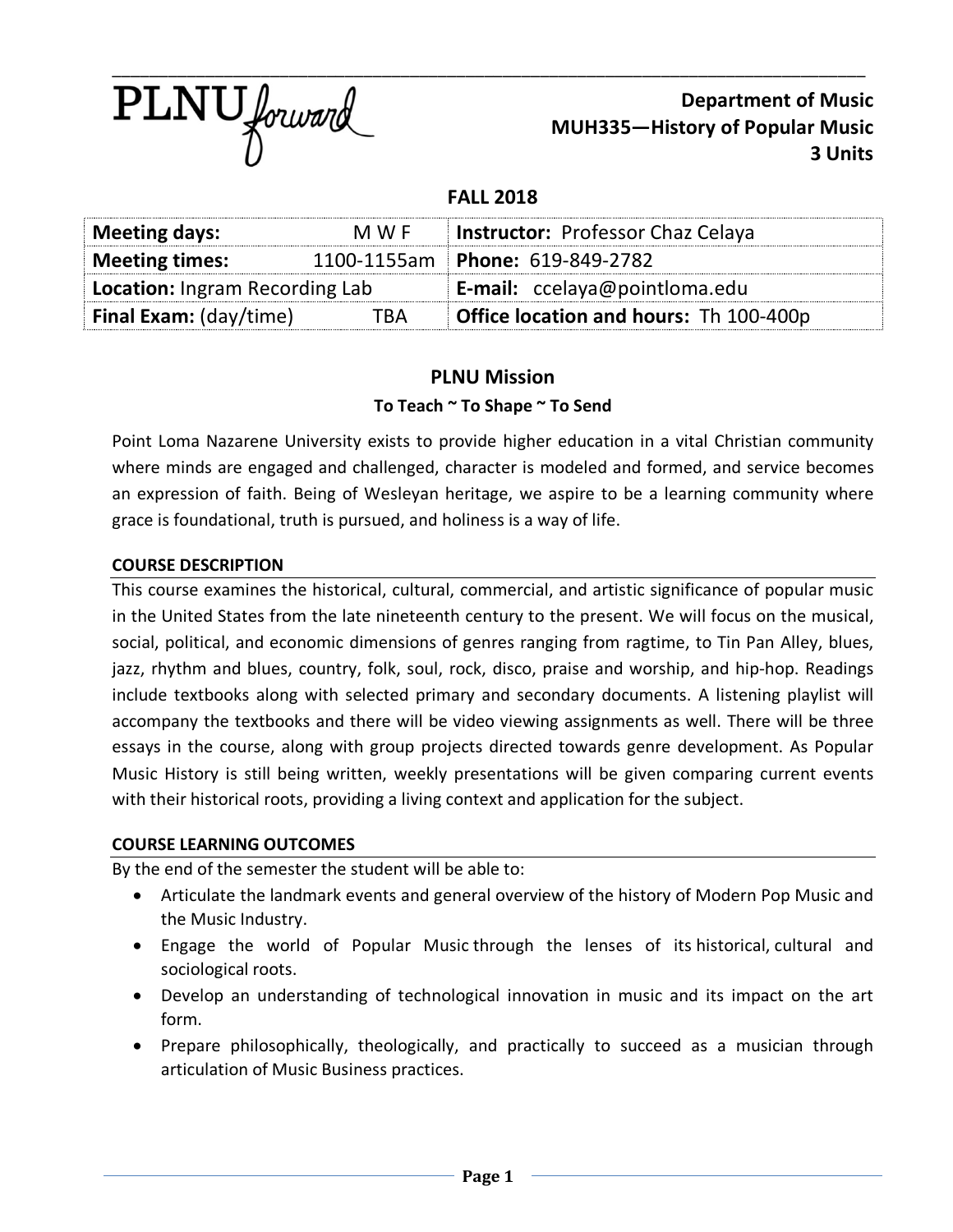## **COURSE SCHEDULE AND ASSIGNMENTS**

Course schedule and assignments are maintained in Canvas. You can find them under the "Modules" heading.

#### **REQUIRED TEXTS**

Gareth Murphy, *Cowboys and Indies: The Epic History of the Record Industry*. (New York: Thomas Dunne Books 2014). ISBN 978-1-250-04337-5

Bob Stanley, *YEAH!, YEAH!, YEAH! The Story of Pop Music from Bill Haley to Beyoncé*.(New York, W.W. Norton & Company). ISBN: 978-0393351682

#### **ASSESSMENT AND GRADING**

|                                            | Grade scale:  |               |
|--------------------------------------------|---------------|---------------|
| • Class attendance and participation: 15%. |               |               |
| <b>Weekly Assignments: 25%</b>             | A=93-100      | $C = 73 - 76$ |
| Papers: 40%<br>$\bullet$                   | $A = 92 - 90$ | $C = 70 - 72$ |
| Group Projects: 20%<br>$\bullet$           | $B+=87-89$    | $D+=67-69$    |
|                                            | $B = 83 - 86$ | $D = 63 - 66$ |
|                                            | $B = 80 - 82$ | $D = 60 - 62$ |
|                                            | $C+=77-79$    | $F = 0 - 59$  |

#### **INCOMPLETES AND LATE ASSIGNMENTS**

All assignments are to be submitted/turned in by the beginning of the class session when they are due—including assignments posted in Canvas. Incompletes will only be assigned in extremely unusual circumstances.

#### **FINAL EXAMINATION POLICY**

Successful completion of this class requires taking the final examination **on its scheduled day**. The final examination schedule is posted on the Class Schedules site. No requests for early examinations or alternative days will be approved.

#### **PLNU COPYRIGHT POLICY**

Point Loma Nazarene University, as a non-profit educational institution, is entitled by law to use materials protected by the US Copyright Act for classroom education. Any use of those materials outside the class may violate the law.

#### **PLNU ACADEMIC HONESTY POLICY**

Students should demonstrate academic honesty by doing original work and by giving appropriate credit to the ideas of others. Academic dishonesty is the act of presenting information, ideas, and/or concepts as one's own when in reality they are the results of another person's creativity and effort. A faculty member who believes a situation involving academic dishonesty has been detected may